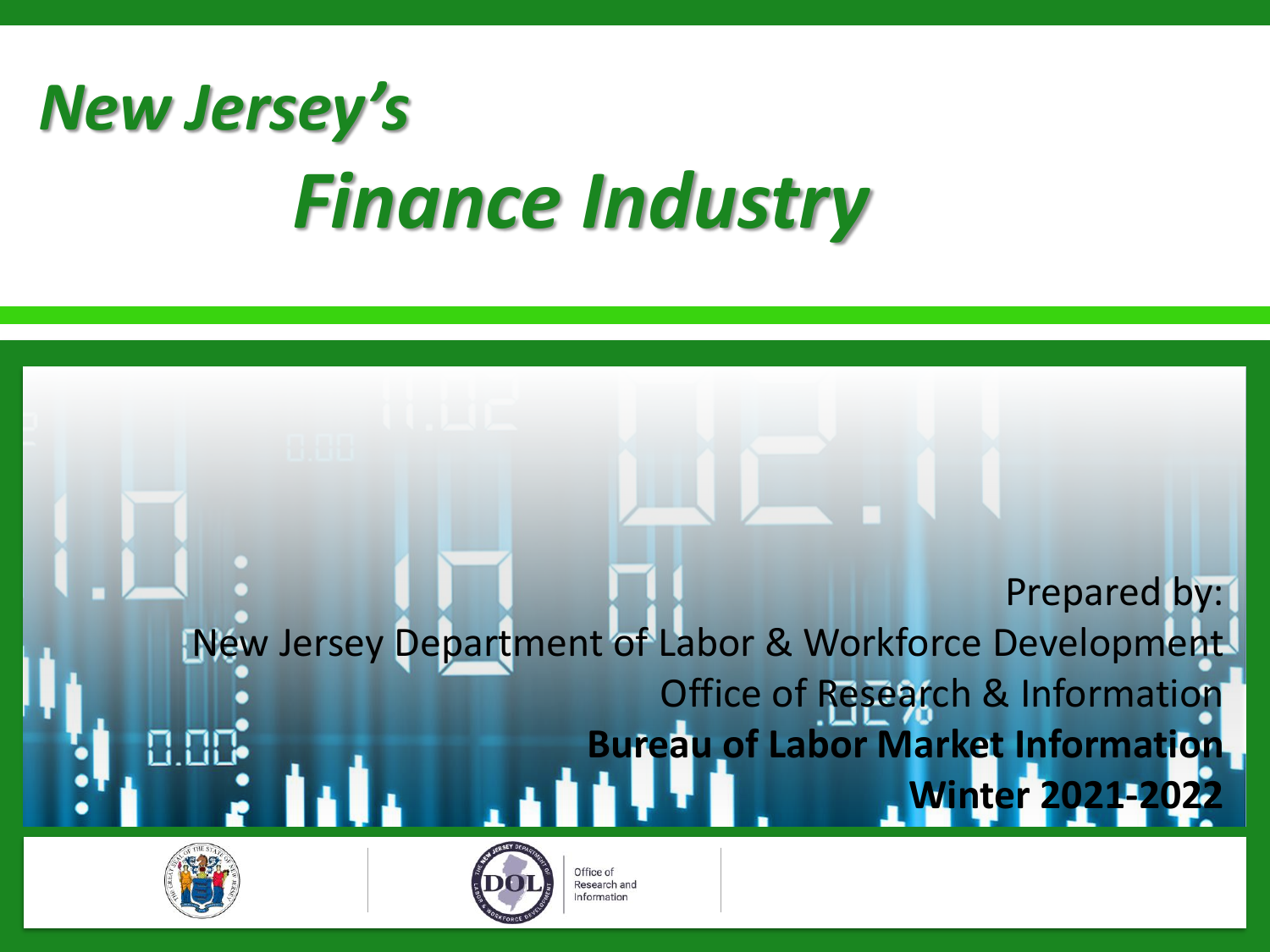## **INDUSTRY SECTOR FAST FACTS**

- New Jersey's finance sector employed **218,540 workers** in 2020
- Employment **increase** of more than **5,000** jobs from 2015-2020, even through the COVID-19 pandemic
- Insurance Carriers and Banks make up **2/3** of New Jersey's finance employment
- Average annual wage **increased** 19.4% to almost **\$138,000** from 2015 and 2020
- The 40 highest paying occupations earn **more than \$100,000** and account for

more than 53,000 workers or about **29%** of finance employment





Source: NJLWD, Quarterly Census of Employment and Wages, 2020 Annual Averages Prepared by New Jersey Department of Labor & Workforce Development, December 2021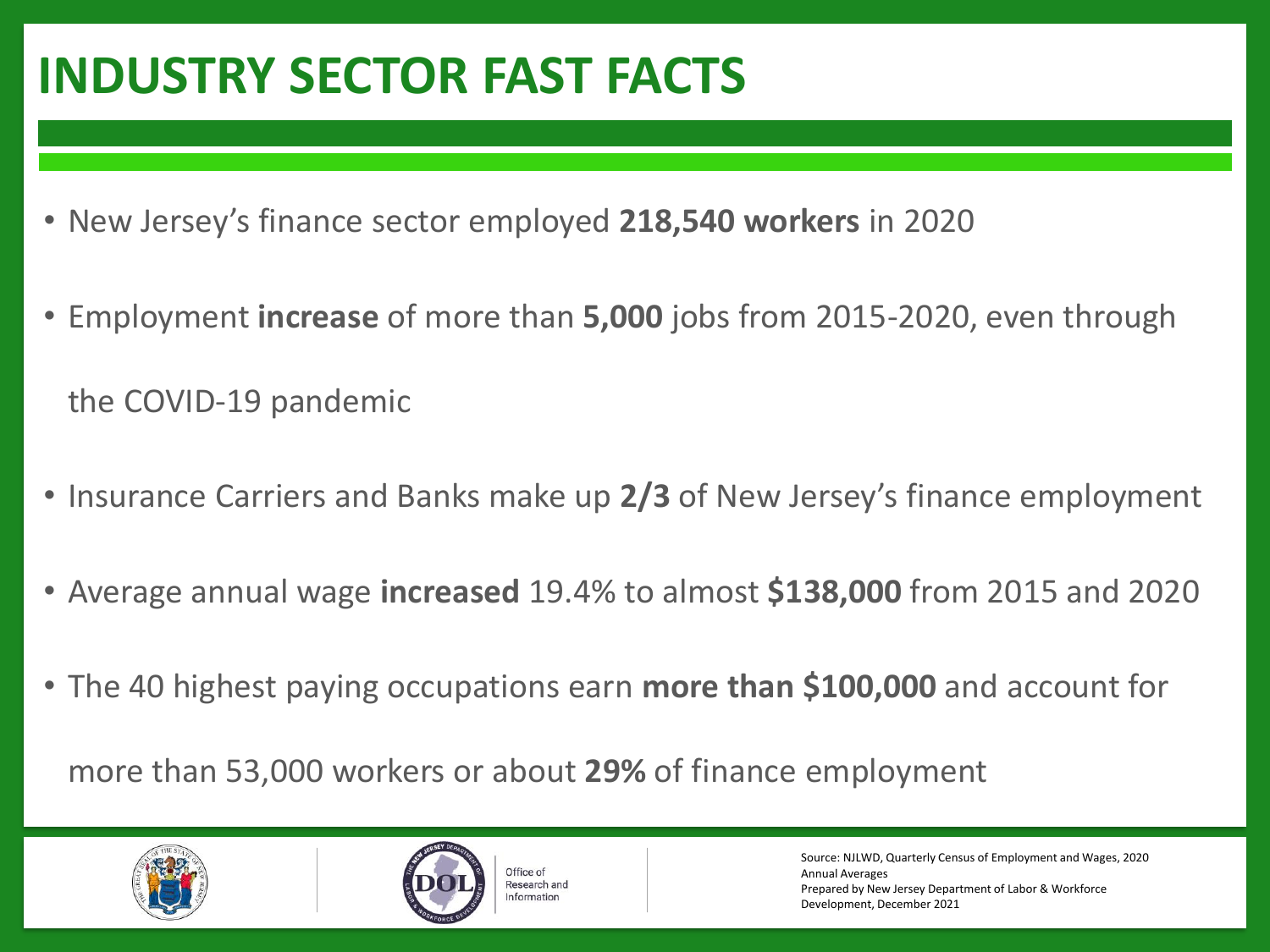## **RANGE OF SERVICES**





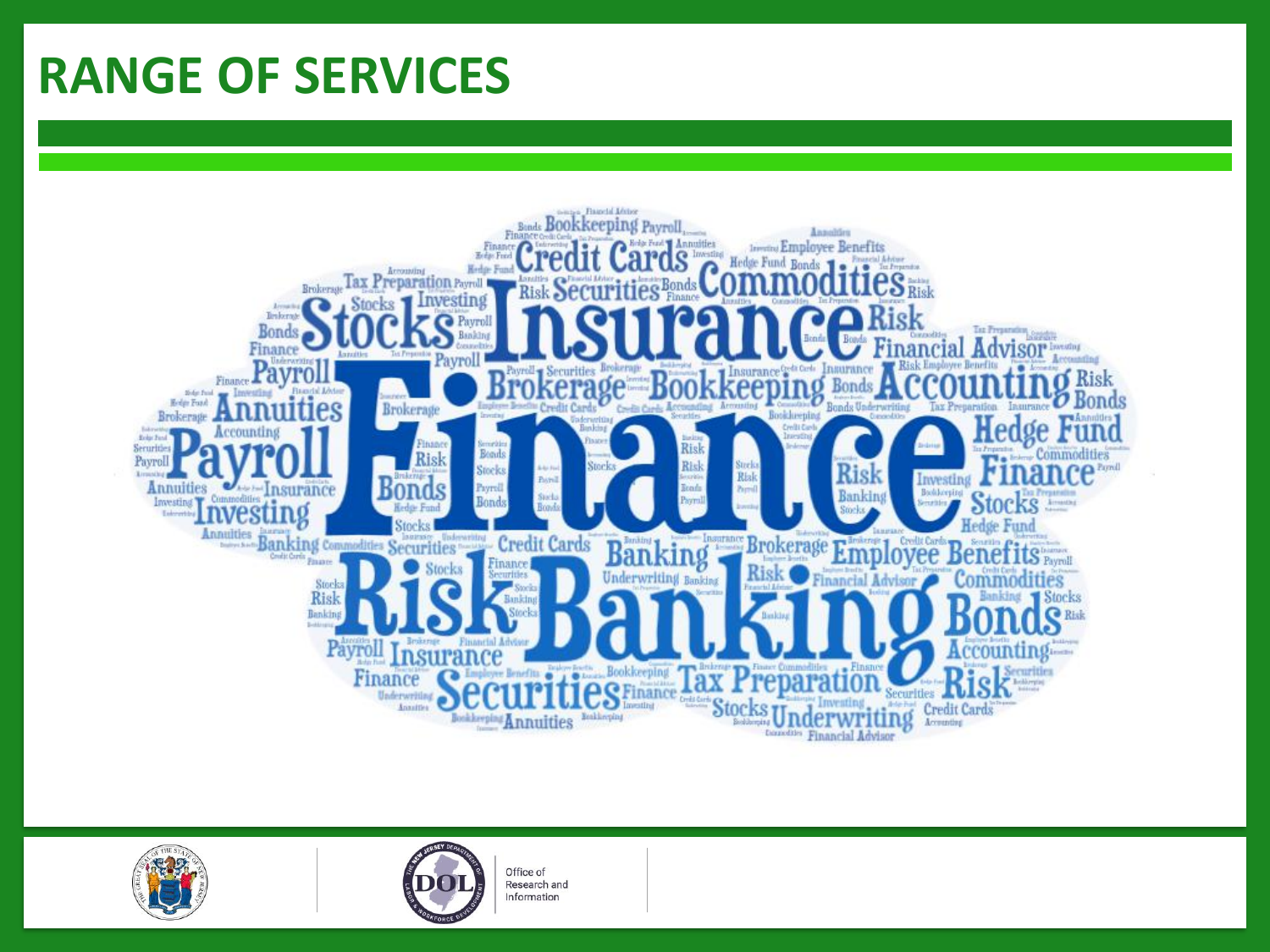## **GROSS DOMESTIC PRODUCT**



#### 1,300,000

#### **Gross Domestic Product of the Financial Services Sector**

#### 1,000,000

New Jersey's Finance Industry contributed almost **\$32 billion** to GDP

New Jersey accounts for almost 3% of the entire nation's GDP for this sector





Source: U.S. Bureau of Economic Analysis Prepared by New Jersey Department of Labor & Workforce Development, December 2021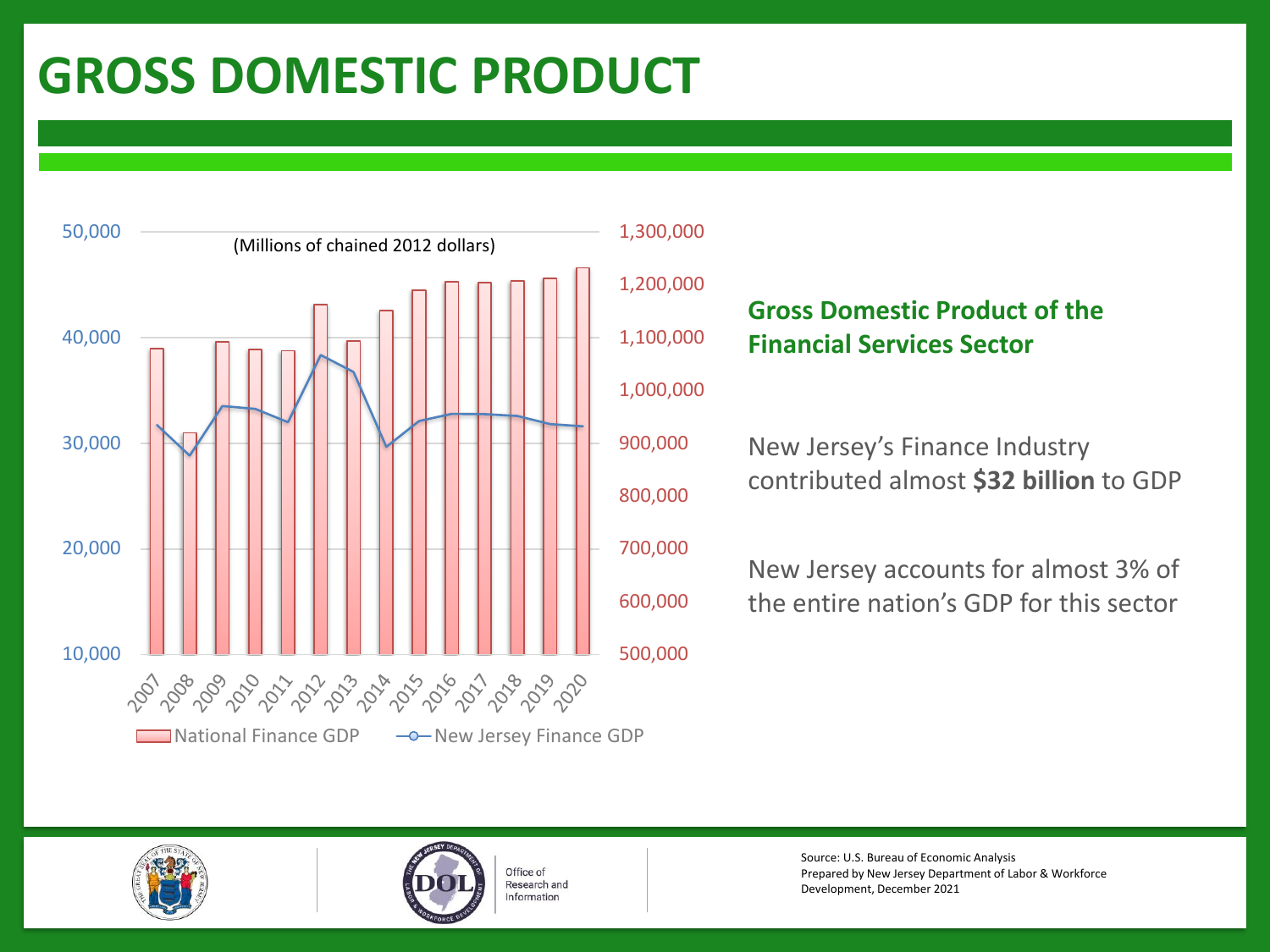### **PRIVATE SECTOR INDUSTRIES FINANCE INDUSTRY EMPLOYMENT VS. ALL OTHER NEW JERSEY**



Recovery of the finance sector after housing crisis continued to lag for years behind that of the rest of the private sector as a whole, however the COVID-19 pandemic had far less of an impact on finance, bringing them almost back in line.





Office of Research and Information

Source: NJLWD, Current Employment Statistics, 1990-2020 Annual Averages Prepared by New Jersey Department of Labor & Workforce Development, December 2021 8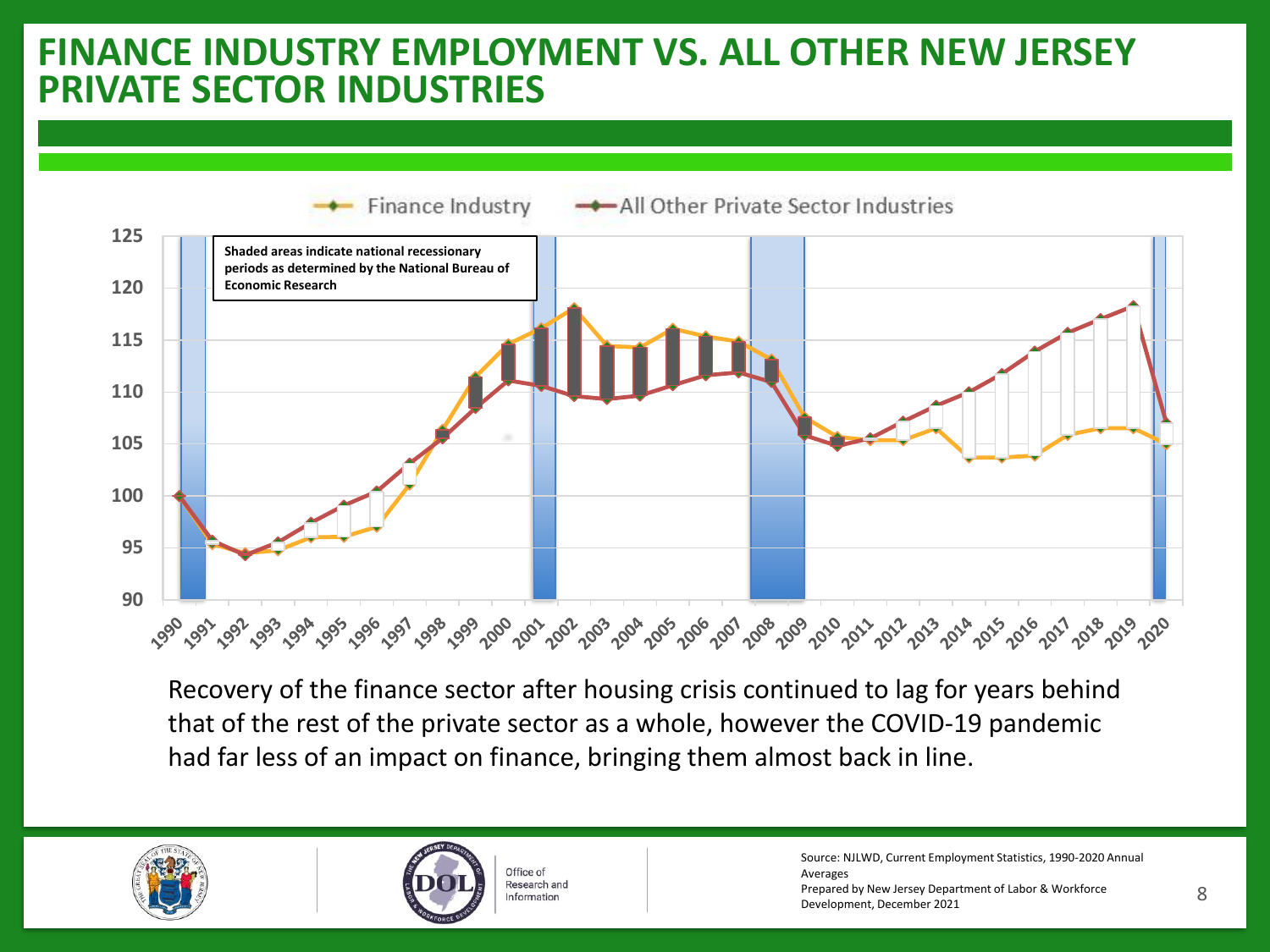## **FINANCE ESTABLISHMENTS**

#### **Finance Establishments Across the State**

Almost **54%** of the industry sector's employees worked in establishments located in the six northeastern counties (Bergen, Hudson, Passaic, Morris, Essex and Union) in 2020







Office of Research and Information

Source: NJLWD, Quarterly Census of Employment and Wages, 2020 Annual Averages Prepared by New Jersey Department of Labor & Workforce Development, December 2021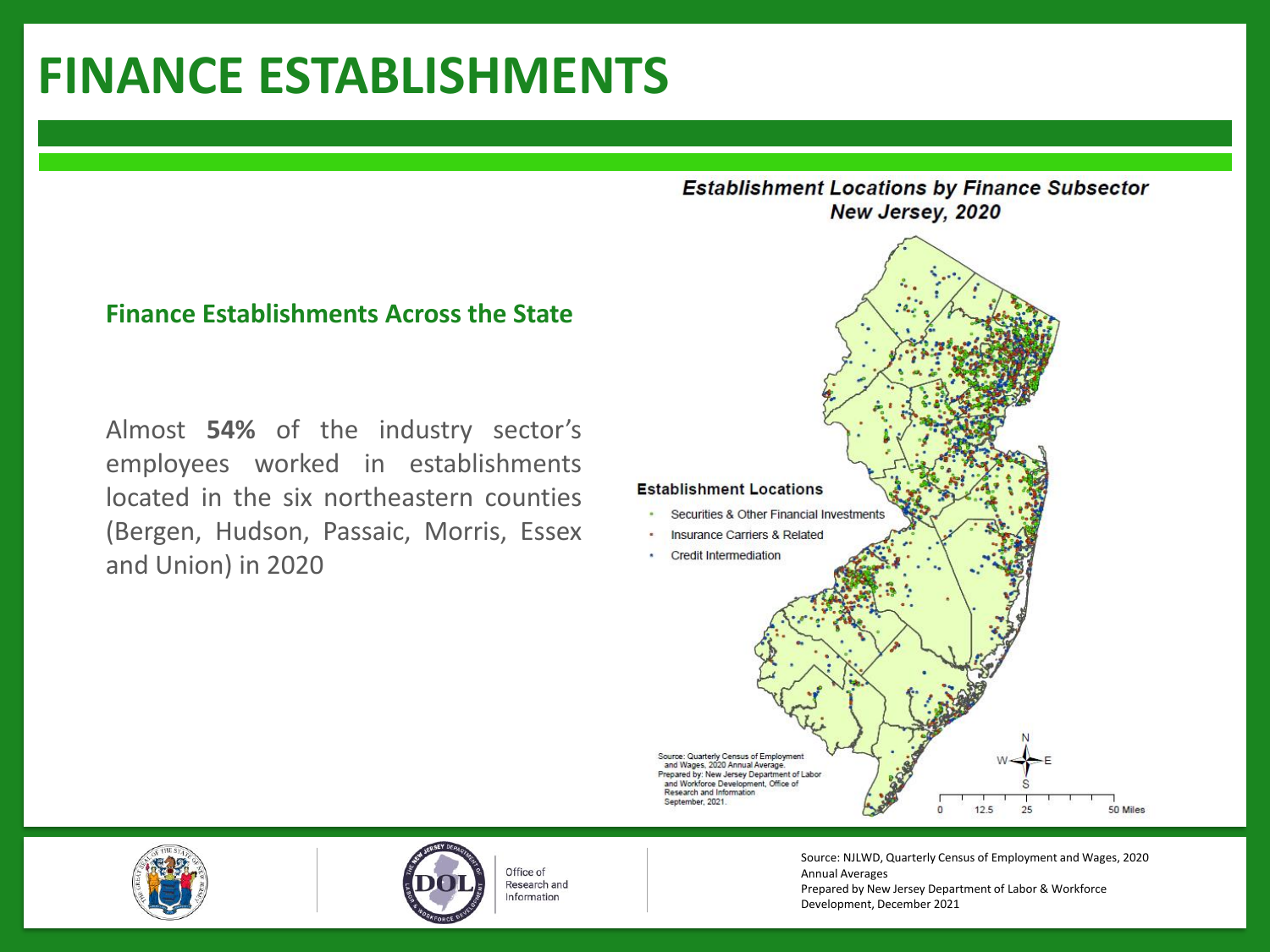## **FINANCE SECTOR EMPLOYMENT BY COUNTY**



#### **Finance Employment by County - 2020**

With more than **40,000 finance industry jobs**, Hudson County accounts for **18.2%** of New Jersey's sector employment due to its proximity to Manhattan.





Office of Research and Information

Source: NJLWD, Quarterly Census of Employment and Wages, 2020 Annual Averages Prepared by New Jersey Department of Labor & Workforce Development, December 2021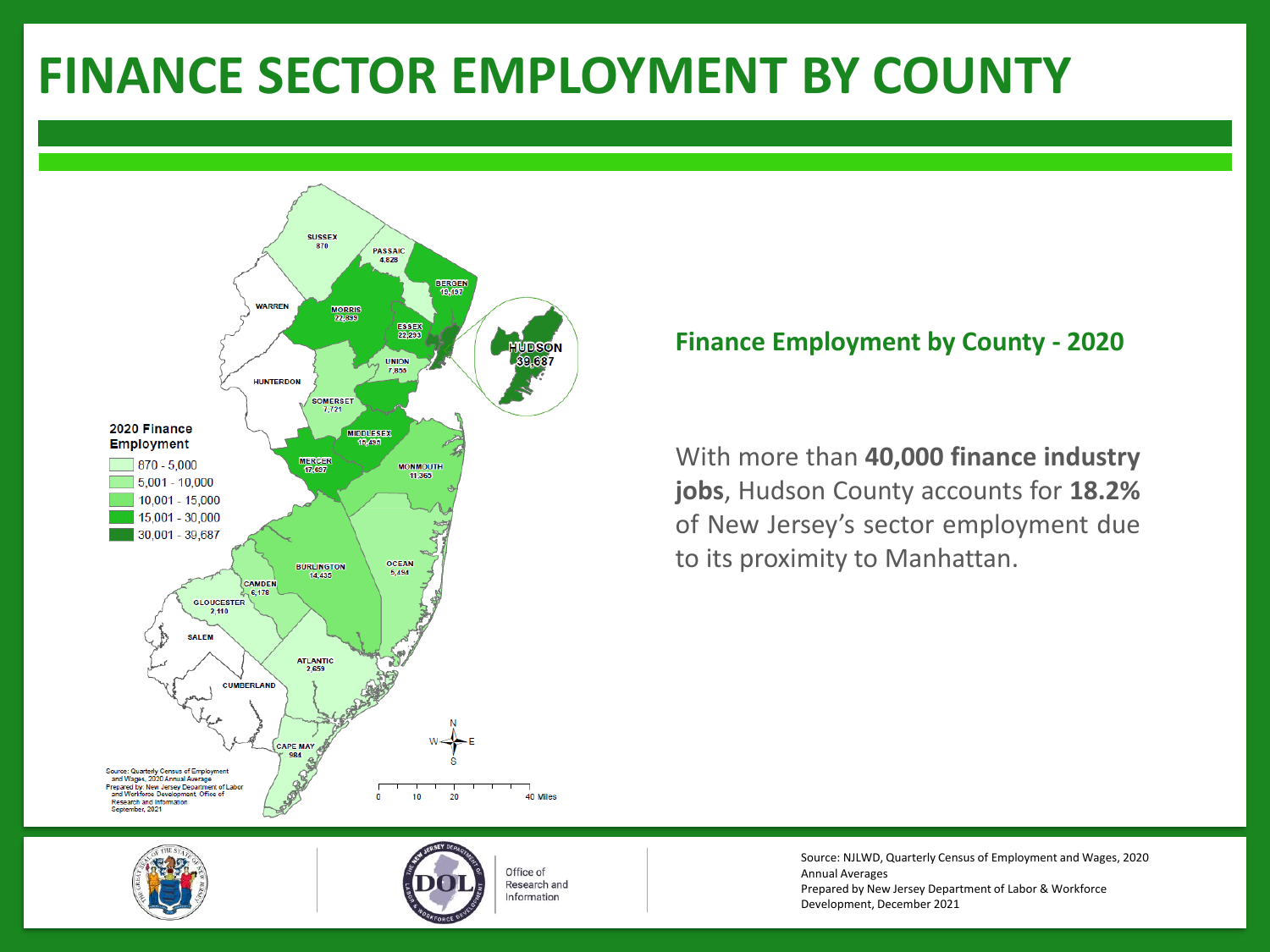## **EMPLOYMENT BY MAJOR OCCUPATIONAL GROUP**



- 
- All Other Occupational Groups
- Sales and Related Occupations Office and Administrative Support Occupations





Source: Occupational Employment Statistics Wage Survey, 2020 Prepared by New Jersey Department of Labor & Workforce Development, December 2021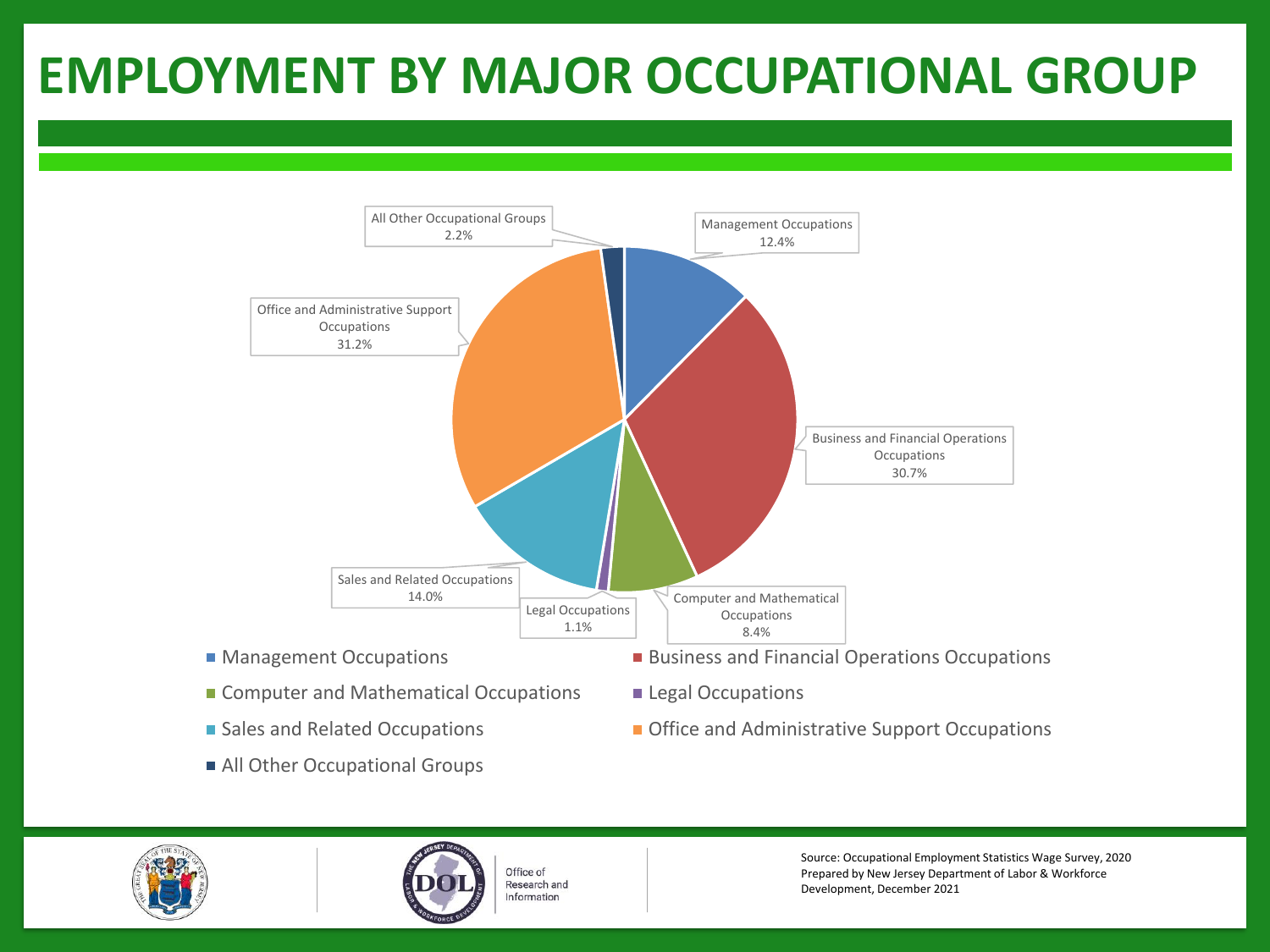### **EDUCATION LEVEL OF NEW JERSEY RESIDENTS WHO WORK IN THE FINANCE INDUSTRY**



**72.9%** of New Jersey's finance sector resident workforce holds a bachelor's degree or higher

New Jersey ranks **6 th** in the nation with **38.9%**of residents 25 years and over who have completed a bachelor's degree…

And **8th** in the nation with **16.6%** of residents over 25 who have completed an advanced degree





Office of Research and Information

Source: 2019 American Community Survey Public Use Microdata Sample (5% sample) Prepared by New Jersey Department of Labor & Workforce Development, December 2021